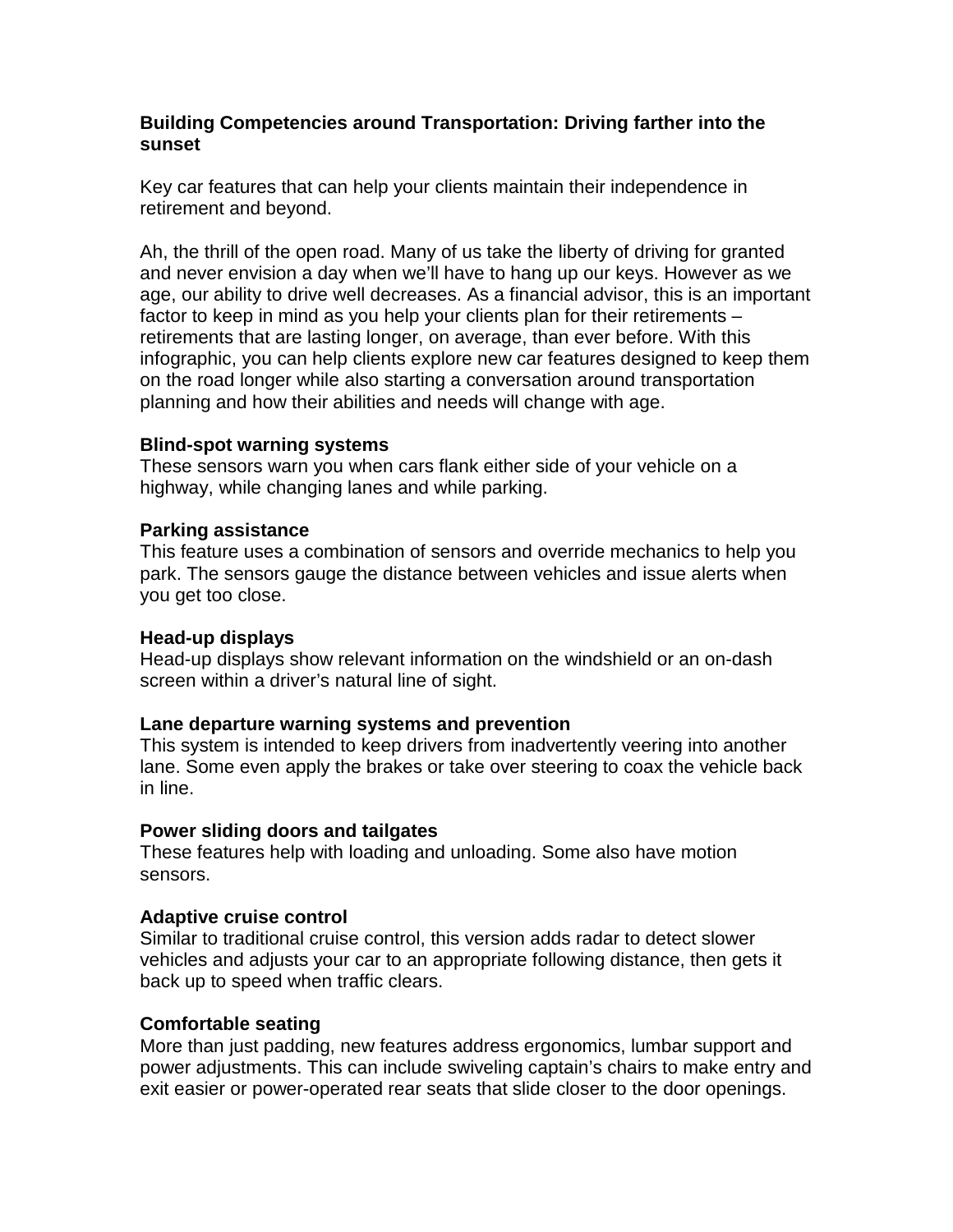## **Collision warning/avoidance systems**

This system issues an alert if your car is getting too close to another vehicle or obstruction. Some will automatically apply the brakes and tighten seatbelts to help avoid or minimize the impact of a collision.

### **Smart headlights**

These high-beam lights adjust the range and intensity of illumination based on traffic and other light sources.

### **Drowsy driver alerts**

This system monitors drivers for indications that their attention has wandered and prompts them to re-focus on driving.



NOT FOR CLIENT USE

©2015 Raymond James Financial Services, Inc., member FINRA/SIPC